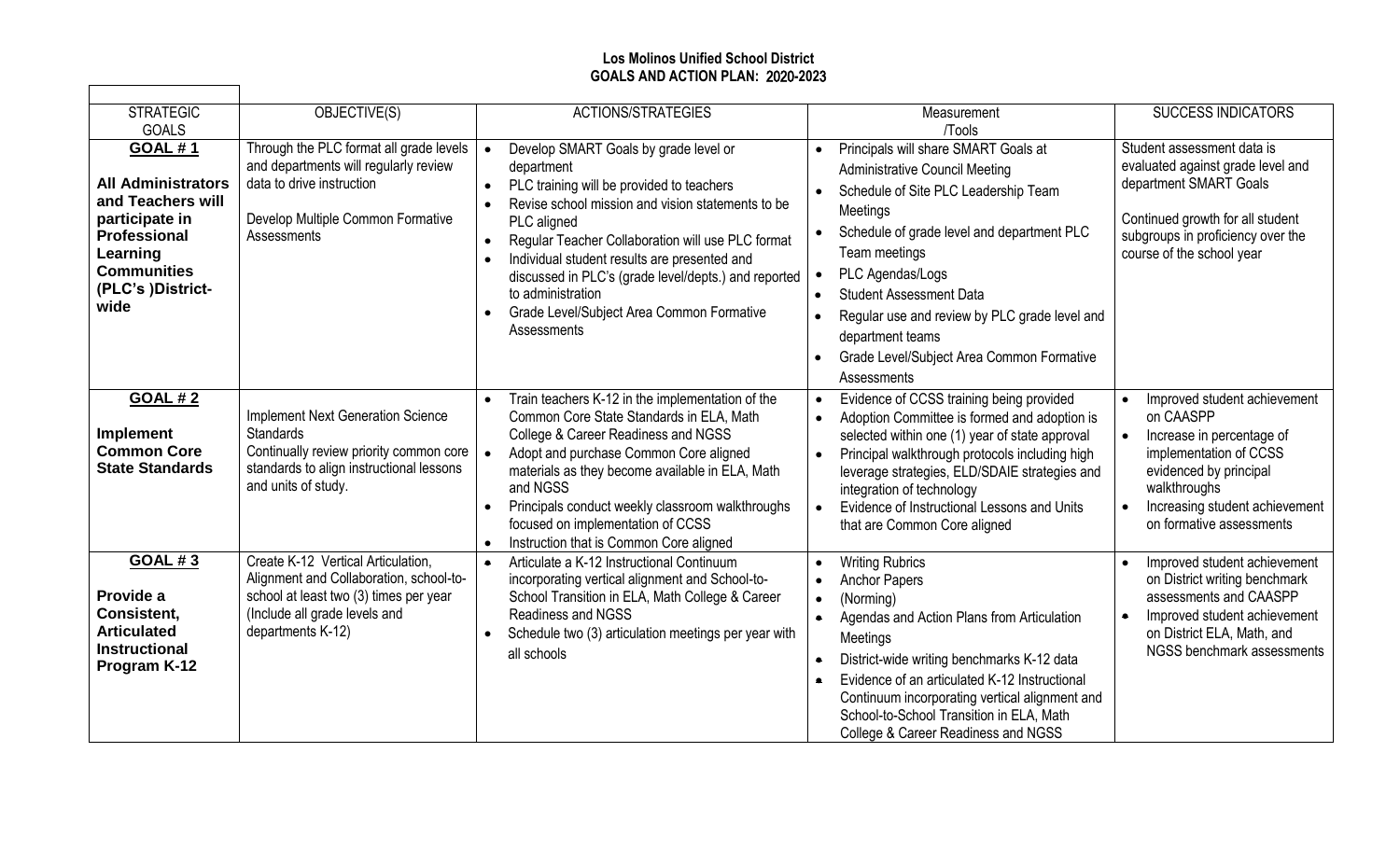| <b>Los Molinos Unified School District</b><br>GOALS AND ACTION PLAN: 2020-2023                                                    |                                                                                                                                                              |                                                                                                                                                                                                                                                                                                                                                                                                                                                                                                                                                                                                                                                             |                                                                                                                                                                                                                                                                                                                                                                                                                                             |                                                                                                                                                                                                                                                                                                                                                                                                                                                                                                    |  |
|-----------------------------------------------------------------------------------------------------------------------------------|--------------------------------------------------------------------------------------------------------------------------------------------------------------|-------------------------------------------------------------------------------------------------------------------------------------------------------------------------------------------------------------------------------------------------------------------------------------------------------------------------------------------------------------------------------------------------------------------------------------------------------------------------------------------------------------------------------------------------------------------------------------------------------------------------------------------------------------|---------------------------------------------------------------------------------------------------------------------------------------------------------------------------------------------------------------------------------------------------------------------------------------------------------------------------------------------------------------------------------------------------------------------------------------------|----------------------------------------------------------------------------------------------------------------------------------------------------------------------------------------------------------------------------------------------------------------------------------------------------------------------------------------------------------------------------------------------------------------------------------------------------------------------------------------------------|--|
| <b>GOAL #4</b><br><b>Technology is</b><br>accessible to all<br>students and<br>teachers                                           | 1:1 devices grades 1-12<br>K-12 alignment of technology devices<br>Provide Professional Development for<br>the Integration of Technology into<br>Instruction | Purchase 1:1 devices<br>Development of student device replacement plan<br>$\bullet$<br>Develop 1:1 student use policies<br>Develop and Implement Digital Citizenship<br>$\bullet$<br>expectations by grade level<br>Integrate 21 <sup>st</sup> Century Teaching and Learning in all<br>$\bullet$<br>classrooms K-12<br>Professional development to support 1:1 device<br>$\bullet$<br>integration and Project Based Learning<br>Professional development regarding National<br>Educational Technology Standards (NETS)<br>Teachers update the parent AERIES gradebook to<br>$\bullet$<br>ensure parents and students have access to weekly<br>grade reports | Number of devices by site and by classroom<br>Frequency of use by students in classrooms<br>evidenced through Administrative walk-<br>throughs<br>Student work demonstrating 21 <sup>st</sup> Century skills<br>in all classrooms K-12<br>Calendar of staff development<br>Lesson samples District Technology Committee<br>Meeting Agendas, Minutes and Attendance<br>Logs<br>Evidence of teachers updating the AERIES<br>gradebook weekly. | Improved student achievement<br>on CAASPP<br>Improved fluency on the student<br>$\bullet$<br>use of technology<br>$\bullet$<br>Student projects that<br>demonstrate Communication.<br>Collaboration, Critical Thinking<br>and Creativity<br>Increased quality of use of<br>technology by adults and<br>students in all aspects of the<br>classroom                                                                                                                                                 |  |
| <b>STRATEGIC</b><br><b>GOALS</b>                                                                                                  | OBJECTIVE(S)                                                                                                                                                 | ACTIONS/STRATEGIES                                                                                                                                                                                                                                                                                                                                                                                                                                                                                                                                                                                                                                          | MEASUREMENT/TOOLS                                                                                                                                                                                                                                                                                                                                                                                                                           | <b>SUCCESS INDICATORS</b>                                                                                                                                                                                                                                                                                                                                                                                                                                                                          |  |
| <b>GOAL #5</b><br><b>All Students,</b><br>including English<br>Language<br>Learners, will<br>become proficient<br>in ELA and Math | All teachers K-12 will use explicit<br>instructional strategies to support All<br>students<br>Monitor Long-Term English Learners<br>(LTEL)                   | Implement state-adopted ELD standards across all<br>content areas and grade levels<br>Adopt and implement state-adopted ELA/ELD<br>curriculum grades K-5<br>Monitor implementation of adopted ELA/ELD<br>curriculum grades 6-12<br>Review master schedules to schedule ELD<br>instructional time<br>Professional Development on Instructional<br>Strategies (on-going)<br>CELDT/ELPAC data and identification<br>Utilize AERIES/Illuminate to track English Language<br>Learner progress<br>Develop individualized student learning plans for all<br>students<br>All teachers will use common assessments to inform<br>instruction                          | Daily implementation of required minimum 30<br>minutes or more of designated ELD curriculum<br>for all English Language Learners<br>Evidence of implementation of state-adopted<br>ELD standards across all content areas and<br>grade levels through principal walk-throughs<br>and instructional lessons and units<br>Individual student learning plans<br>Data results from common assessments                                           | Daily student participation in<br>$\bullet$<br>required 30 minutes or more of<br>designated ELD curriculum for<br>all English Language Learners<br>Increased percentage of<br>$\bullet$<br>students moving one or more<br>levels per year on<br>CELDT/ELPAC<br>Closing of Achievement Gap for<br>all students<br>Increased percentage of<br>students exiting from ELL status<br>each year<br>Increase the number of<br>students that have exceeded<br>standards and standards met<br>on the CAASPP |  |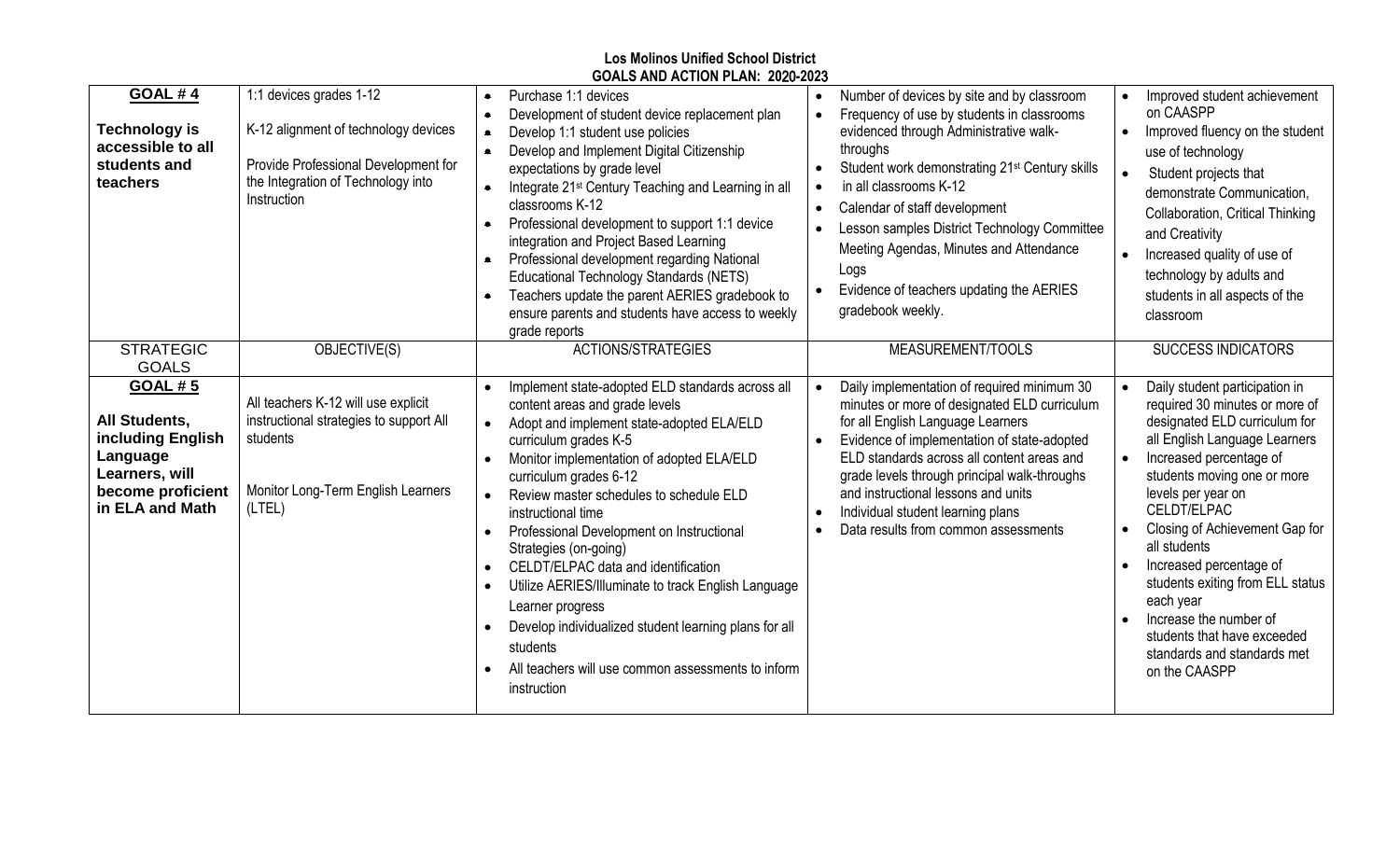|                                                                                                                  |                                                                                                                                                                                                                                                                                                                                                                                                                                                                                        | AND ACTION PLAN: 2020-2023                                                                                                                                                                                                                                                                                                   |                                                                                                                                                                                                                                                                                                                                                                               |                                                                                                                                                                                                                                                                                                                                                                                                                                                                                                                                                                               |
|------------------------------------------------------------------------------------------------------------------|----------------------------------------------------------------------------------------------------------------------------------------------------------------------------------------------------------------------------------------------------------------------------------------------------------------------------------------------------------------------------------------------------------------------------------------------------------------------------------------|------------------------------------------------------------------------------------------------------------------------------------------------------------------------------------------------------------------------------------------------------------------------------------------------------------------------------|-------------------------------------------------------------------------------------------------------------------------------------------------------------------------------------------------------------------------------------------------------------------------------------------------------------------------------------------------------------------------------|-------------------------------------------------------------------------------------------------------------------------------------------------------------------------------------------------------------------------------------------------------------------------------------------------------------------------------------------------------------------------------------------------------------------------------------------------------------------------------------------------------------------------------------------------------------------------------|
| <b>GOAL #6</b><br>All students will<br>graduate from<br>high school<br>prepared for<br><b>College or Career.</b> | All students will meet the necessary<br>$\bullet$<br>credit requirements for a high<br>school diploma<br>Increase number of students<br>$\bullet$<br>completing A-G courses<br>Increase number of students taking<br>PSAT/SAT/ACT exams<br>Increase number of students<br>$\bullet$<br>completing Career Pathway<br>Academies<br>Increase number of students<br>$\bullet$<br>passing EAP through the 11 <sup>th</sup> grade<br>CAASP<br>Create college going culture K-12<br>$\bullet$ | Provide Early intervention to students at risk of not<br>passing a class<br>Offer multiple opportunities for credit recovery<br>$\bullet$<br>Offer PSAT/SAT/ACT tutorials<br>Implement multiple career pathway academies<br>$\bullet$<br>Provide students with learning opportunities to<br>ensure success on EAP and CAASPP | List of students enrolled in after school<br>ELA/Math Academies per semester<br>Number of students successfully completing<br>$\bullet$<br>Cyber High for credit recovery and acceleration<br>Data reports from test vendors indicating<br>students passing EAP and CAASPP exams<br>Number of student completing CTE Pathway<br>Academies indicated by individual transcripts | All students will meet the<br>$\bullet$<br>necessary credit requirements<br>for a high school diploma<br>including all subgroups (ELL,<br>Special Education,<br>Hispanic/Latino, Socio-<br>economically Disadvantaged)<br>Increase number of students<br>$\bullet$<br>completing A-G courses by 15%<br>Increase number of students<br>$\bullet$<br>taking PSAT/SAT/ACT exams<br>by 10%<br>Increase number of students<br>$\bullet$<br>completing Career Pathway<br>Academies<br>Increase number of students<br>passing EAP through the 11 <sup>th</sup><br>grade CAASP by 10% |

**Los Molinos Unified School District GOALS**